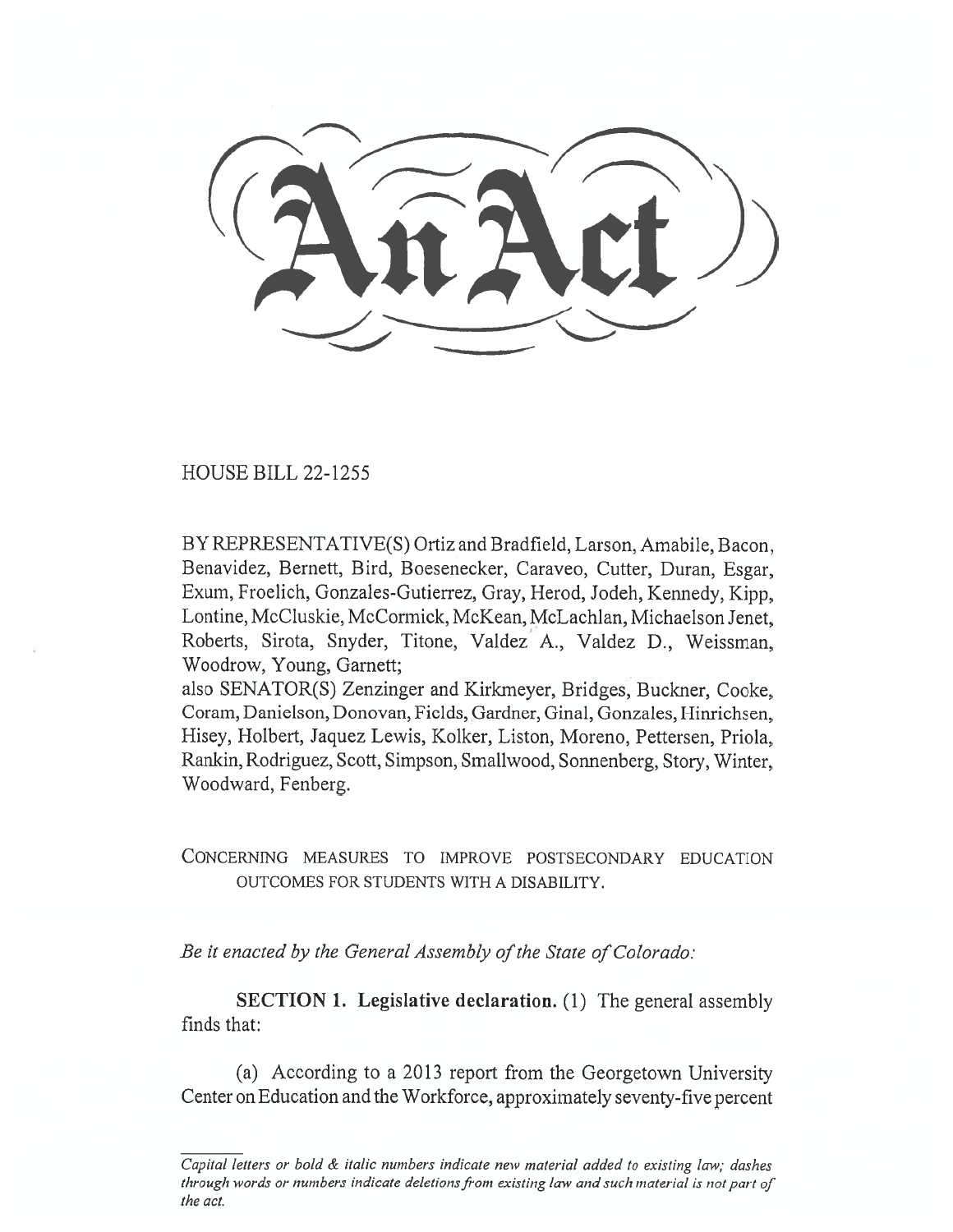of jobs in Colorado require postsecondary education, while only approximately sixty-one percent of adults in Colorado have earned a degree or certificate;

(b) According to a 2011 longitudinal study funded by the United States Department of Education, national completion rates for students with disabilities in postsecondary education was thirty-eight percent compared to fifty-one percent for students without a reported disability;

(c) According to a 2019 report from Colorado State University, students who receive appropriate disability support services and accommodations experience better academic outcomes that support post-graduate employment;

(d) To ensure the economic vitality of Colorado, every industry needs access to a skilled workforce, and every Coloradan needs access to sustainable employment;

(e) The statewide implementation of universal and inclusive services, supports, and accommodations for students with disabilities can greatly improve cost efficiencies for institutions of higher education, improve access and successful outcomes for all students, and sustain the workforce and economic vitality of Colorado;

(f) Students with disabilities must be recognized for who they are and supported to address their needs most effectively; and

(g) Colorado does not have statewide data to examine the postsecondary outcomes for students with disabilities, and the lack of information prevents Colorado from connecting students with disabilities to the workforce.

(2) Therefore, the general assembly declares that in order to meet the economic demands of Colorado, it is essential to collect significant data and examine the postsecondary services, supports, and accommodations necessary for students with disabilities to improve postsecondary education and career outcomes.

SECTION 2. In Colorado Revised Statutes, add article 79 to title 23 as follows:

## PAGE 2-HOUSE BILL 22-1255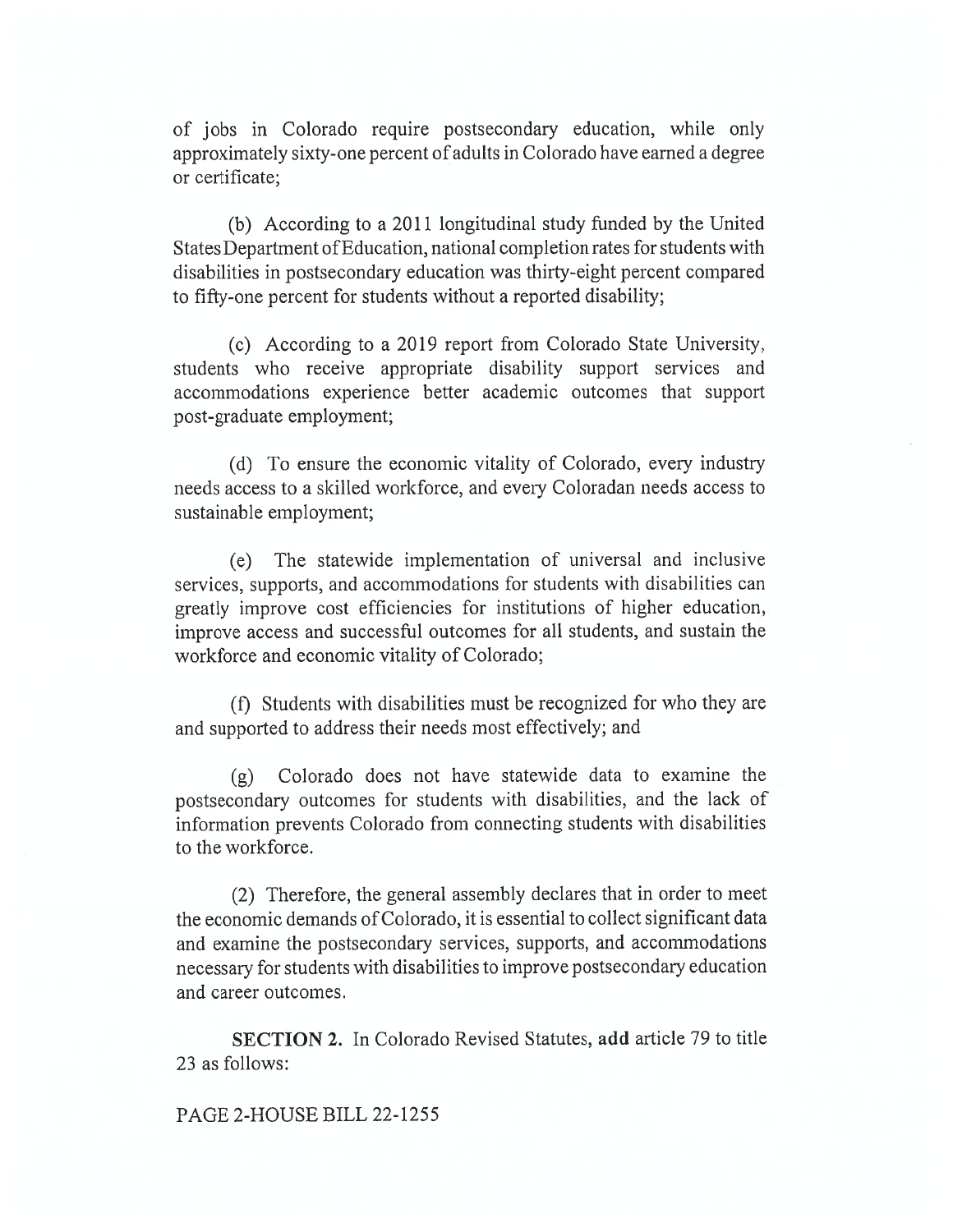## ARTICLE 79 Improve Postsecondary Education for Students with Disabilities

23-79-101. Definitions. AS USED IN THIS ARTICLE 79, UNLESS THE CONTEXT OTHERWISE REQUIRES:

(1) "DEPARTMENT" MEANS THE DEPARTMENT OF HIGHER EDUCATION CREATED AND EXISTING PURSUANT TO SECTION 24-1-114.

(2) "DISABILITY" HAS THE SAME MEANING AS SET FORTH IN THE FEDERAL "AMERICANS WITH DISABILITIES ACT OF 1990", 42 U.S.C. SEC. 12101 ET SEQ., AND ITS RELATED AMENDMENTS AND IMPLEMENTING REGULATIONS.

(3) "INSTITUTION OF HIGHER EDUCATION" MEANS A STATE INSTITUTION OF HIGHER EDUCATION, AS DEFINED IN SECTION 23-18-102 (10)(a), OR AN ACCREDITED CAMPUS OF A STATE INSTITUTION OF HIGHER EDUCATION; A PARTICIPATING PRIVATE INSTITUTION OF HIGHER EDUCATION, AS DEFINED IN SECTION 23-18-102 (8); A LOCAL DISTRICT COLLEGE, AS DEFINED IN SECTION 23-71-102 (1)(a); AND AN AREA TECHNICAL COLLEGE, AS DEFINED IN SECTION 23-60-103 (1).

23-79-102. Students with disabilities - report. (1) BEGINNING IN 2024, AND EVERY YEAR THEREAFTER, THE DEPARTMENT SHALL INCLUDE AS PART OF ITS "STATE MEASUREMENT FOR ACCOUNTABLE, RESPONSIVE, AND TRANSPARENT (SMART) GOVERNMENT ACT" HEARING REQUIRED BY SECTION 2-7-203 THE FOLLOWING AVAILABLE DATA, GATHERED BY THE DEPARTMENT IN COLLABORATION WITH INSTITUTIONS OF HIGHER EDUCATION:

(a) THE NUMBER OF STUDENTS ENROLLED AT AN INSTITUTION OF HIGHER EDUCATION WHO IDENTIFY AS HAVING A DISABILITY, REPORTED FOR THE STATE AS A WHOLE AND FOR EACH INSTITUTION OF HIGHER EDUCATION, IN TOTAL AND DISAGGREGATED BY RACE, ETHNICITY, FIRST-GENERATION STATUS, FEDERAL PELL GRANT ELIGIBILITY, AND MILITARY STATUS;

(b) THE NUMBER OF STUDENTS WITH A DISABILITY WHO RECEIVE A SERVICE, SUPPORT, OR ACCOMMODATION FROM THE INSTITUTION OF HIGHER EDUCATION THAT IS RELATED TO THE STUDENT'S DISABILITY, REPORTED FOR

## PAGE 3-HOUSE BILL 22-1255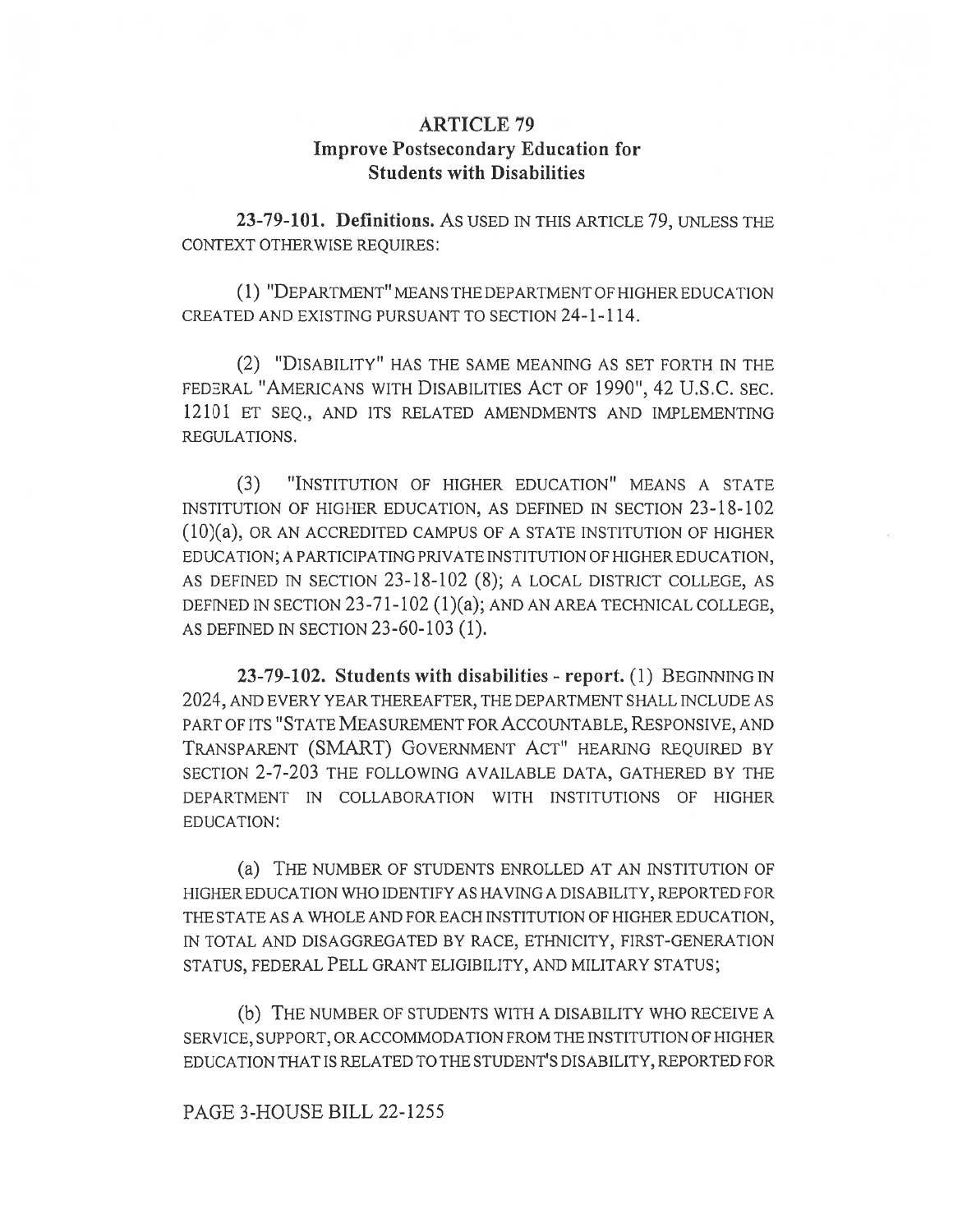THE STATE AS A WHOLE AND FOR EACH INSTITUTION OF HIGHER EDUCATION, IN TOTAL AND DISAGGREGATED BY RACE, ETHNICITY, FIRST-GENERATION STATUS, FEDERAL PELL GRANT ELIGIBILITY, AND MILITARY STATUS;

(c) THE NUMBER OF STUDENTS WITH A DISABILITY WHO CONTINUED ENROLLMENT IN AN INSTITUTION OF HIGHER EDUCATION IN A SUBSEQUENT ACADEMIC YEAR, REPORTED FOR THE STATE AS A WHOLE AND FOR EACH INSTITUTION OF HIGHER EDUCATION, IN TOTAL AND DISAGGREGATED BY RACE, ETHNICITY, FIRST-GENERATION STATUS, FEDERAL PELL GRANT ELIGIBILITY, AND MILITARY STATUS;

(d) THE NUMBER OF STUDENTS WITH A DISABILITY WHO GRADUATED FROM AN INSTITUTION OF HIGHER EDUCATION, REPORTED FOR THE STATE AS A WHOLE AND FOR EACH INSTITUTION OF HIGHER EDUCATION, IN TOTAL AND DISAGGREGATED BY RACE, ETHNICITY, FIRST-GENERATION STATUS, FEDERAL PELL GRANT ELIGIBILITY, AND MILITARY STATUS;

(e) THE NUMBER OF STUDENTS WITH A DISABILITY WHO RECEIVE A SERVICE OR SUPPORT FROM THE DIVISION OF VOCATIONAL REHABILITATION IN THE DEPARTMENT OF LABOR AND EMPLOYMENT AT THE INSTITUTION OF HIGHER EDUCATION THAT IS RELATED TO THE STUDENT'S DISABILITY, REPORTED FOR THE STATE AS A WHOLE AND FOR EACH INSTITUTION OF HIGHER EDUCATION, IN TOTAL AND DISAGGREGATED BY RACE, ETHNICITY, FIRST-GENERATION STATUS, FEDERAL PELL GRANT ELIGIBILITY, AND MILITARY STATUS; AND

(f) THE NUMBER OF STUDENTS WITH A DISABILITY WHO RECEIVED A SERVICE OR SUPPORT FROM THE DIVISION OF VOCATIONAL REHABILITATION IN THE DEPARTMENT OF LABOR AND EMPLOYMENT AT THE INSTITUTION OF HIGHER EDUCATION THAT IS RELATED TO THE STUDENT'S DISABILITY AND GRADUATED FROM THE INSTITUTION OF HIGHER EDUCATION, REPORTED FOR THE STATE AS A WHOLE AND FOR EACH INSTITUTION OF HIGHER EDUCATION, IN TOTAL AND DISAGGREGATED BY RACE, ETHNICITY, FIRST-GENERATION STATUS, FEDERAL PELL GRANT ELIGIBILITY, AND MILITARY STATUS.

23-79-103. Postsecondary services advisory committee - creation - appointment - duties - report - repeal. (1) THERE IS CREATED IN THE DEPARTMENT THE POSTSECONDARY SERVICES ADVISORY COMMITTEE, REFERRED TO IN THIS SECTION AS THE "COMMITTEE", FOR THE PURPOSE OF MAKING RECOMMENDATIONS TO INSTITUTIONS OF HIGHER EDUCATION AND

## PAGE 4-HOUSE BILL 22-1255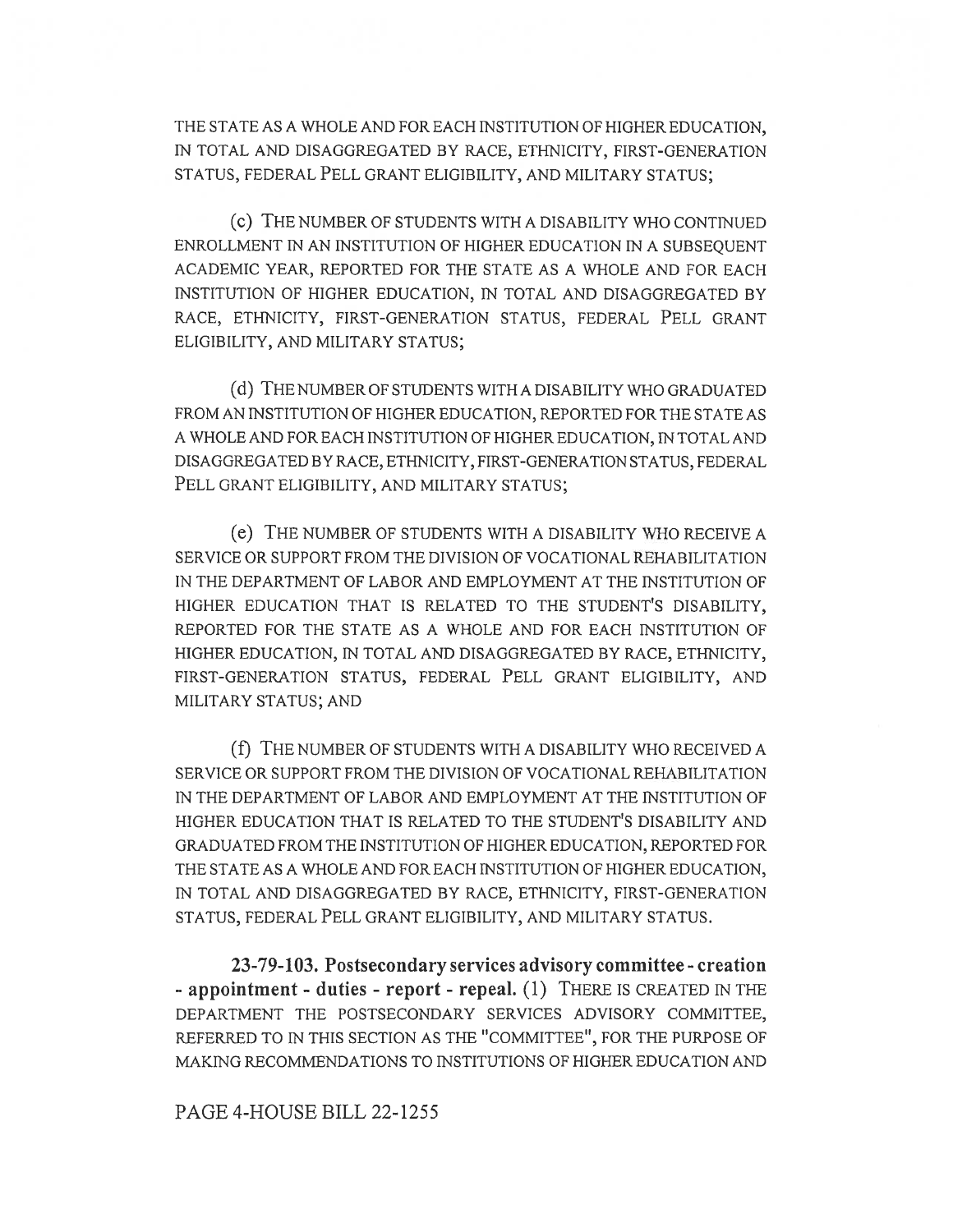THE GENERAL ASSEMBLY CONCERNING NECESSARY SERVICES AND BEST PRACTICES TO IMPROVE SUCCESSFUL OUTCOMES FOR STUDENTS WITH DISABILITIES AT INSTITUTIONS OF HIGHER EDUCATION.

(2) (a) THE COMMITTEE CONSISTS OF FIFTEEN MEMBERS APPOINTED BY THE DEPARTMENT'S EXECUTIVE DIRECTOR, AS FOLLOWS:

(I) Two MEMBERS WHO ARE RESPONSIBLE FOR DISABILITY OR ACCESSIBILITY SERVICES AT BACCALAUREATE- AND GRADUATE-AWARDING INSTITUTIONS OF HIGHER EDUCATION;

(II) ONE MEMBER WHO IS RESPONSIBLE FOR DISABILITY OR ACCESSIBILITY SERVICES AT A COMMUNITY COLLEGE;

(III) ONE MEMBER WHO IS RESPONSIBLE FOR DISABILITY OR ACCESSIBILITY SERVICES AT AN AREA TECHNICAL COLLEGE;

(IV) ONE MEMBER WHO IS A CHIEF ACADEMIC OFFICER, OR A CHIEF ACADEMIC OFFICER'S DESIGNEE, FROM AN INSTITUTION OF HIGHER EDUCATION;

(V) ONE MEMBER WITH EXPERTISE IN FEDERAL AND STATE DISABILITIES LAWS AND THE LAWS' APPLICABILITY TO INSTITUTIONS OF HIGHER EDUCATION;

(VI) ONE MEMBER WHO IS RESPONSIBLE FOR ACTIVE DUTY AND VETERAN AFFAIRS SERVICES AT AN INSTITUTION OF HIGHER EDUCATION;

(VII) ONE MEMBER WHO IS A REGISTRAR, OR A REGISTRAR'S DESIGNEE, FROM AN INSTITUTION OF HIGHER EDUCATION;

(VIII) ONE MEMBER WHO REPRESENTS THE OFFICE OF SPECIAL EDUCATION IN THE DEPARTMENT OF EDUCATION;

(IX) ONE MEMBER WHO IDENTIFIES AS HAVING A DISABILITY AND IS A CURRENT STUDENT OR RECENT GRADUATE OF AN INSTITUTION OF HIGHER EDUCATION;

(X) ONE MEMBER WHO REPRESENTS AN ORGANIZATION PROVIDING EMPLOYMENT TRAINING AND SUPPORT TO PERSONS WITH DISABILITIES;

PAGE 5-HOUSE BILL 22-1255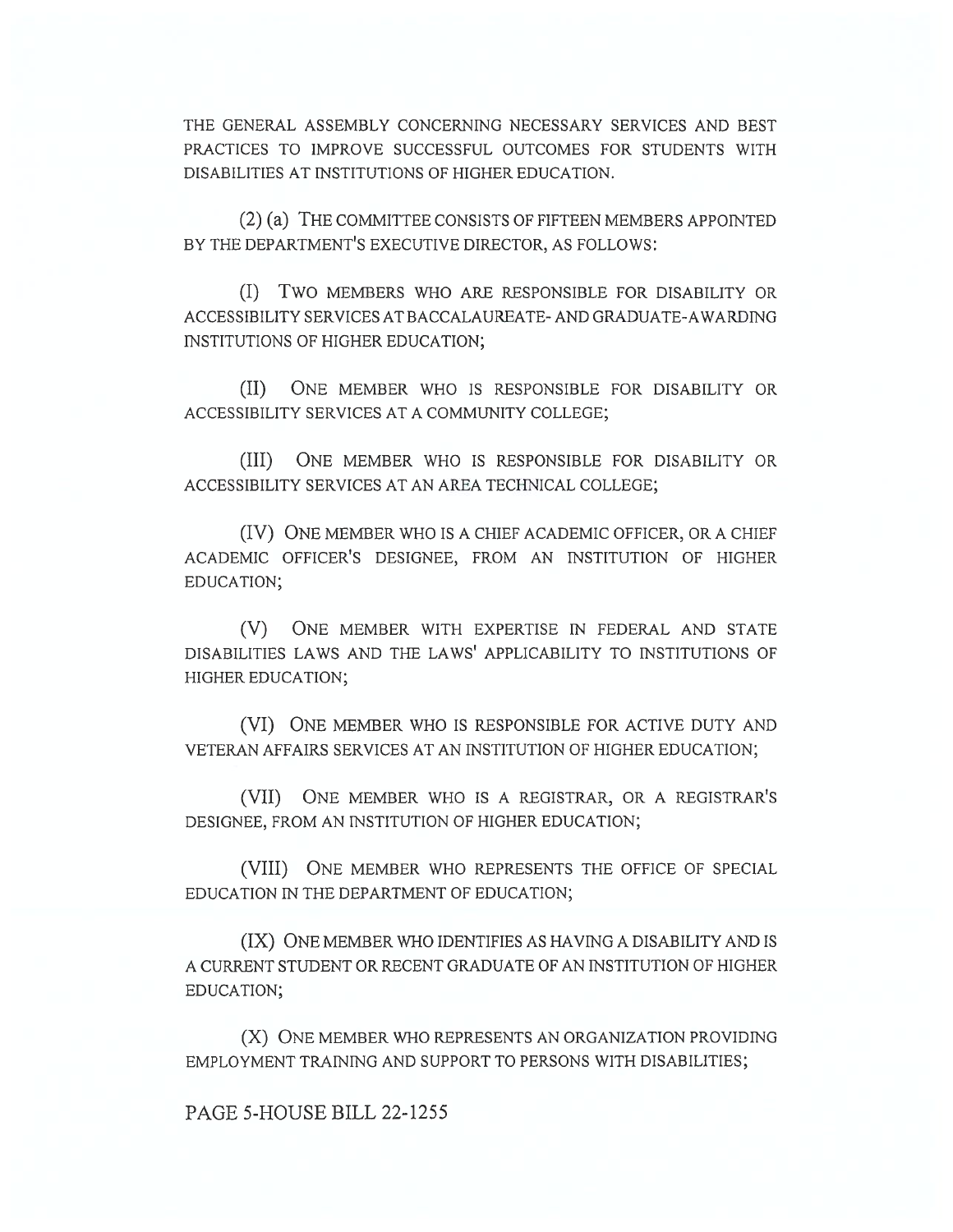(XI) Two MEMBERS WHO EACH REPRESENT A COMMUNITY OR NONPROFIT ORGANIZATION THAT SERVES INDIVIDUALS WITH DISABILITIES;

(XII) ONE MEMBER WHO IS RESPONSIBLE FOR ACCESSIBLE ELECTRONIC INFORMATION AND TECHNOLOGY AT AN INSTITUTION OF HIGHER EDUCATION; AND

(XIII) ONE MEMBER WHO REPRESENTS THE DIVISION OF VOCATIONAL REHABILITATION IN THE DEPARTMENT OF LABOR AND EMPLOYMENT.

(b) THE DEPARTMENT'S EXECUTIVE DIRECTOR SHALL, TO THE EXTENT PRACTICABLE, APPOINT TO THE COMMITTEE MEMBERS WHO IDENTIFY AS HAVING A DISABILITY.

(c) THE DEPARTMENT'S EXECUTIVE DIRECTOR SHALL MAKE THE INITIAL APPOINTMENTS TO THE COMMITTEE NO LATER THAN SEPTEMBER 30, 2022.

(3) EACH MEMBER OF THE COMMITTEE WHO IS APPOINTED PURSUANT TO SUBSECTION (2) OF THIS SECTION SERVES AT THE PLEASURE OF THE DEPARTMENT'S EXECUTIVE DIRECTOR. THE TERM OF APPOINTMENT IS UNTIL JUNE 30, 2024.

(4) THE MEMBERS OF THE COMMITTEE SERVE WITHOUT COMPENSATION AND WITHOUT REIMBURSEMENT FOR EXPENSES.

(5) THE COMMITTEE SHALL EXAMINE THE FOLLOWING ISSUES, INCLUDING, BUT NOT LIMITED TO:

(a) POSTSECONDARY OUTCOMES FOR STUDENTS WITH DISABILITIES, AND WHETHER OUTCOMES ARE ALSO AFFECTED BY A STUDENT WITH A DISABILITY'S RACE, ETHNICITY, FEDERAL PELL GRANT ELIGIBILITY, SEX, GENDER EXPRESSION, OR MILITARY STATUS;

(b) THE ABILITY FOR INSTITUTIONS OF HIGHER EDUCATION TO IMPLEMENT SERVICES AND BEST PRACTICES THAT EXCEED THE MINIMUM REQUIREMENTS OF FEDERAL AND STATE LAWS FOR STUDENTS WITH DISABILITIES; AND

(c) THE AVAILABILITY OF FINANCIAL ASSISTANCE FOR STUDENTS

PAGE 6-HOUSE BILL 22-1255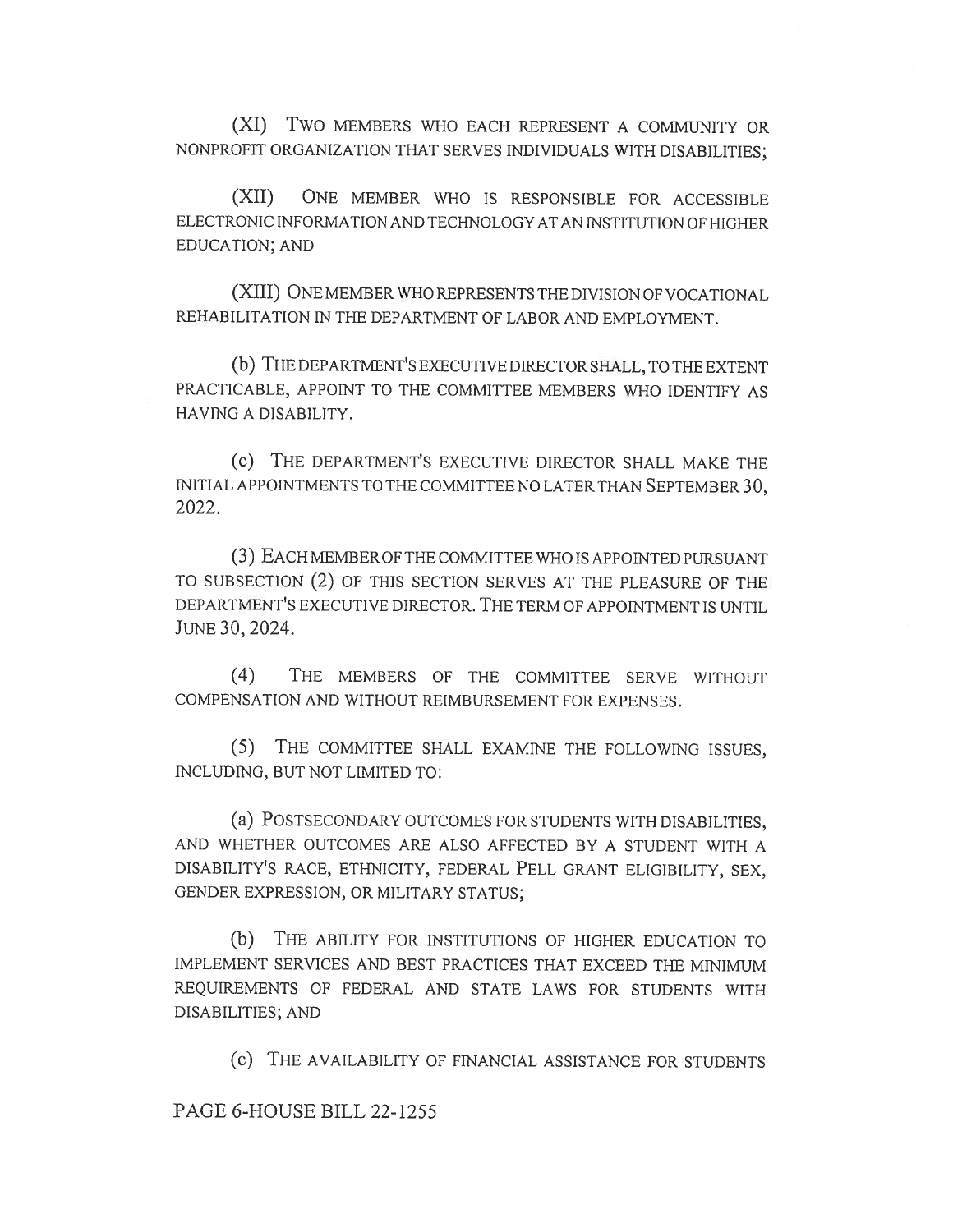WITH DISABILITIES.

(6) ON OR BEFORE JUNE 15, 2023, AND ON OR BEFORE JUNE 14, 2024, THE COMMITTEE SHALL COMPLETE AND SUBMIT A REPORT TO THE EDUCATION COMMITTEES OF THE HOUSE OF REPRESENTATIVES AND THE SENATE, OR ANY SUCCESSOR COMMITTEES. THE REPORT MUST INCLUDE:

(a) A DESCRIPTION OF THE COMMITTEE'S FINDINGS PURSUANT TO SUBSECTION (5) OF THIS SECTION; AND

(b) RECOMMENDATIONS FOR RESOURCES, STATUTORY CHANGES, DEPARTMENT POLICY CHANGES, OR INSTITUTION OF HIGHER EDUCATION POLICY CHANGES THAT ARE NECESSARY TO IMPROVE SUCCESSFUL OUTCOMES FOR STUDENTS WITH DISABILITIES AT INSTITUTIONS OF HIGHER EDUCATION.

(7) THIS SECTION IS REPEALED, EFFECTIVE JUNE 30, 2024.

SECTION 3. Safety clause. The general assembly hereby finds,